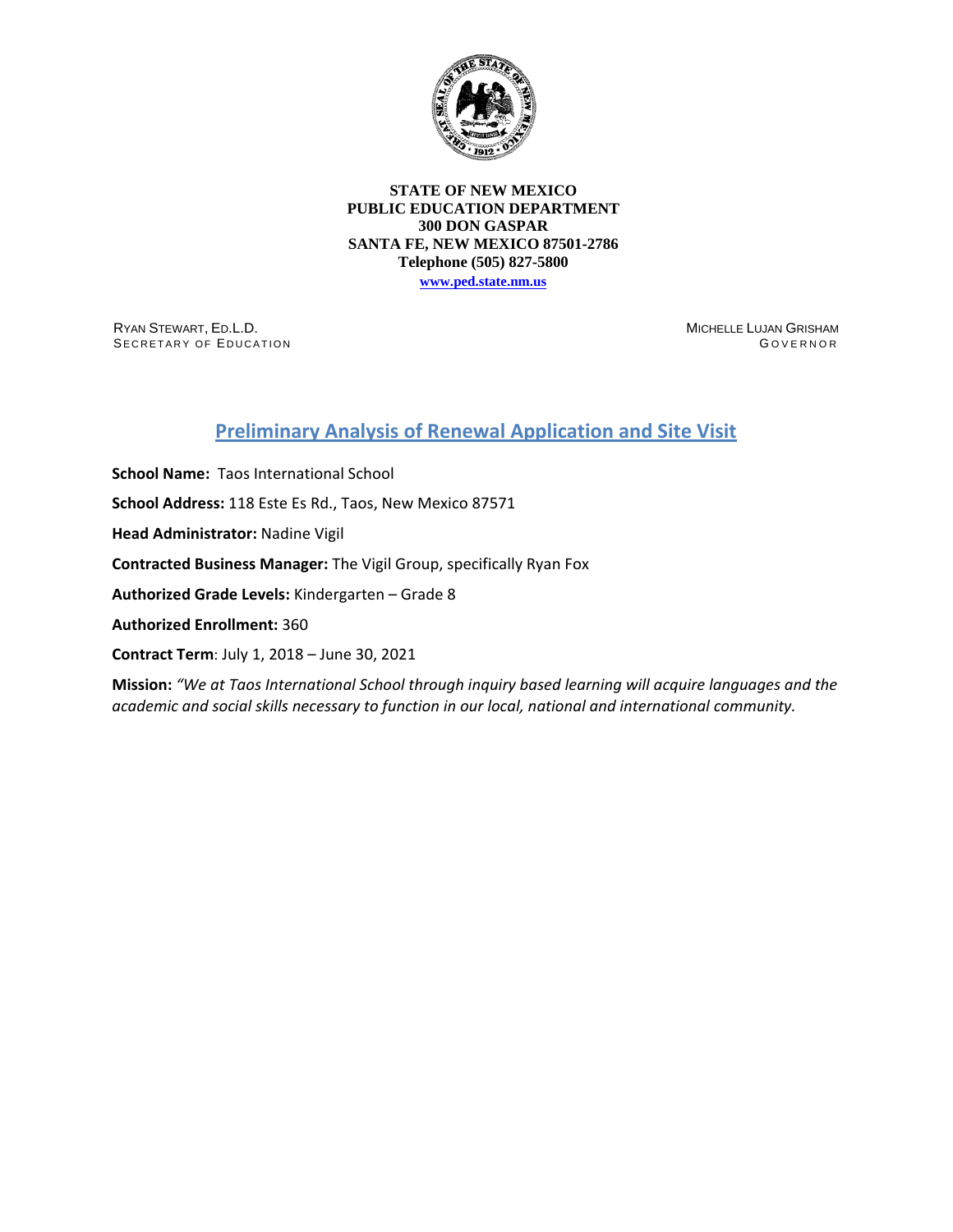Analysis of Renewal Application and Site Visit November 2020 Page **2** of **6**

### *Summary of Performance*

Academic. The school's academic performance has been evaluated under two different accountability systems throughout the term of its contract; A-F School Grading Report in school year 2017-2018 & the New Mexico System of School Support and Accountability in school years 2018-2019 and 2019-2020.

As a result of the school's 3-year charter contract, Taos International School (TIS) has only two years of academic data to evaluate. During the first-year of the school's contract (2017-18) the school earned a "C" letter grade on the state's grading report, specifically earning an overall score of 58.57 points out of 100 total points available.

During the second-year of the school's contract, the school's academic performance was evaluated under the (newly implemented) New Mexico System of School Support and Accountability, earning a total of 44 points out of the 100 overall points available. Please note, the two accountability system performance outcomes cannot be compared to one another in terms of comparing overall points earned in 2017-18 versus overall points earned in 2018-19.

However, TIS demonstrated a significant decline in its Reading proficiency from 21% in 2017-18 to 13% in 2018-19. While demonstrating 6% Math proficiency for both the 2017-18 and 2018-19 academic years. In 2018-19 academic year, the State's Reading proficiency is reported at 34% rate, while the State's Math proficiency rate was 21.0%.

The school's Overall Academic Performance during the contract term was a **C** *letter grade* and **Traditional Support School**  designation. The range for Traditional Support is 40 – 53 points; the school earned 44 points. The school has been identified as a school in need of **Targeted Support and Improvement (TSI)**.

When the school and the Public Education Commission entered into the current contract, mission-specific goal(s) were not required and the school elected not to have mission goals.

Pending the charter contract renewal decision, the Charter School Division will recommend that the school be required to implement a rigorous academic improvement plan approved by the Public Education Commission.

*Financial*. Over the course of the contract, the school received no audit findings derived from published audited financial statements from 2017-2018 through 2018-2019. TIS is on a quarterly reporting schedule and is being considered for monthly reporting by School Budget Bureau. Business Manager services are provided through the Vigil Group and for the most part, the Business Manager is responsive to requests and reports are submitted in a timely manner, although multiple corrections have sometimes been required to achieve approvable budget status.

While it is encouraging to see the first reporting period of this year, showing a higher than anticipated membership, the school will need to maintain this membership to avoid funding adjustment decreases. The school has consistently shown an inability to operate within current operating revenue resulting in a projected negative cash balance at the end of last fiscal year. The first quarter of this year reflects a positive cash balance but nowhere near the recommended 3% of projected expenses. The school displays a commitment to prioritizing spending in the classroom; however, they have not reigned in spending to match the decrease in membership. The school needs to make immediate, permanent decisions to decrease spending to remain viable.

For the FY21 fiscal year, School Budget Director David Craig recommended that the school budget Emergency Reserve due to cash flow issues that the Charter has experienced over the last several years.

Pending the charter contract renewal decision, the Charter School Division will recommend that the school be required to implement a rigorous financial improvement plan approved by the Public Education Commission.

*Organizational.* During the most recent year evaluated (2019-20), the school did not receive any "*Falls Far Below Standard*" indicator ratings. TIS received two (2) "*Working to Meet Standard*" indicator ratings; one of which was a repeated "*Working to Meet Standard*" rating from the previous academic year for the School Environment: complying with health and safety requirements indicator. TIS has demonstrated consistent performance in its organizational framework from the first year of its contract earning four (4) "*Working to Meet Standard*" ratings to the most recent year (2019-20) receiving two (2) "*Working to Meet Standard*" ratings.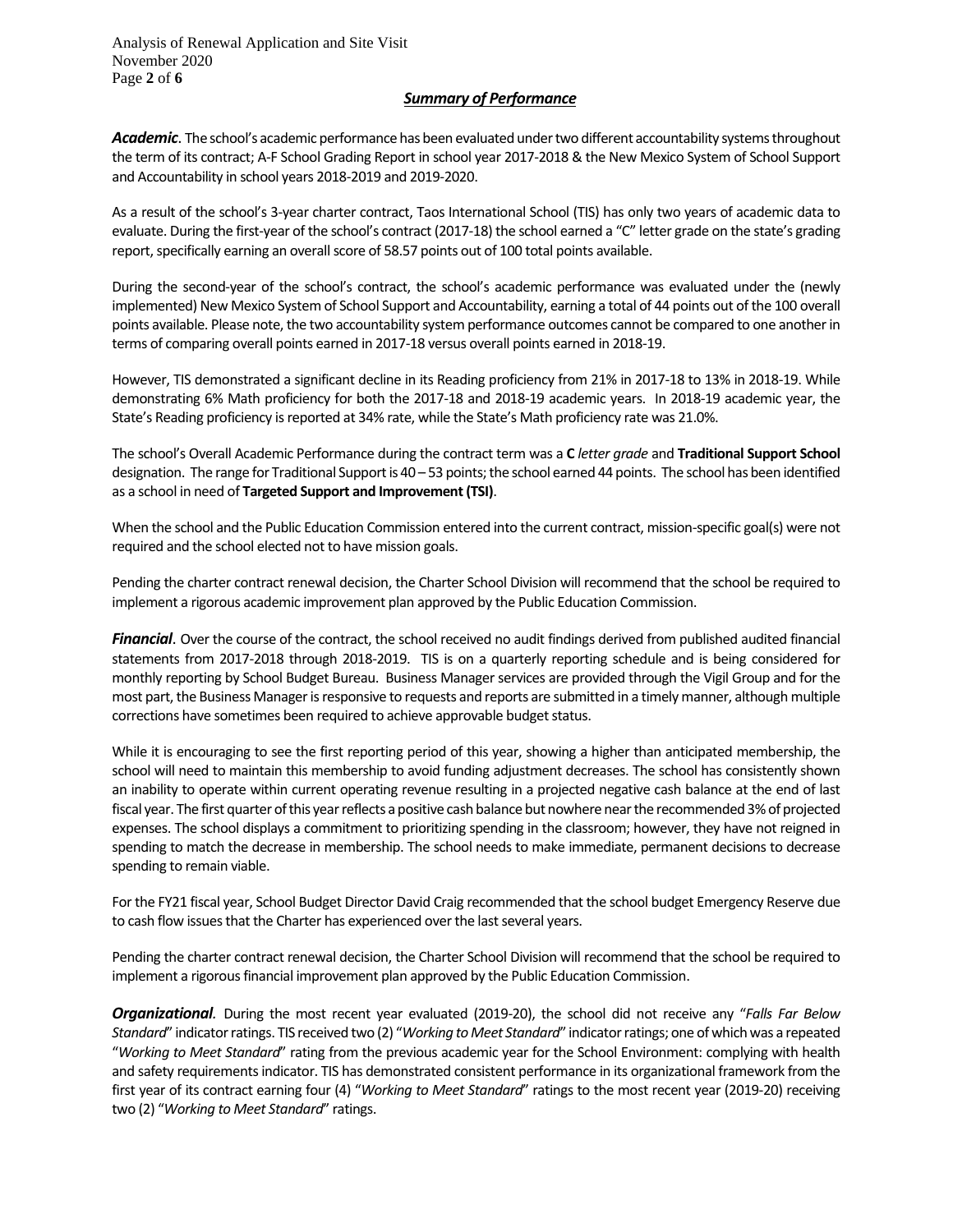| <b>PART A:</b> | Data analysis provided by CSD<br>Please see Part A - Summary Data Report based on accountability and reporting data from Current Charter<br>Contract term                                                                                                                                                                                                                                                                                                                                                           |
|----------------|---------------------------------------------------------------------------------------------------------------------------------------------------------------------------------------------------------------------------------------------------------------------------------------------------------------------------------------------------------------------------------------------------------------------------------------------------------------------------------------------------------------------|
| <b>PART B:</b> | Progress Report provided by the School<br>Please see Part B for the school's self-report on the progress of meeting the academic performance, financial<br>compliance and governance responsibilities of the charter school, including achieving the goals, objectives,<br>student performance outcomes, state standards of excellence and other terms of the charter contract,<br>including the accountability requirements set forth in the Assessment and Accountability Act during the<br>Current Charter Term. |

| The PED team reviewed the school's Part B (Progress Report) and |                                                                                                  |                                           |  |  |
|-----------------------------------------------------------------|--------------------------------------------------------------------------------------------------|-------------------------------------------|--|--|
| conducted a virtual renewal site visit on October 15, 2020.     |                                                                                                  |                                           |  |  |
|                                                                 | Ratings are based on the rubric provided in the application.                                     |                                           |  |  |
| <b>Section</b>                                                  | Indicator                                                                                        | <b>Final Rating</b>                       |  |  |
|                                                                 | <b>ACADEMIC PERFORMANCE</b>                                                                      |                                           |  |  |
| 1.a                                                             | Department's Standards of Excellence-<br>Overall NM School Grade                                 | <b>Failing to Demonstrate Substantial</b> |  |  |
|                                                                 | 2017-2018: C letter-grade                                                                        | Progress                                  |  |  |
|                                                                 | NM System of School Support and Accountability                                                   |                                           |  |  |
|                                                                 | 2018-2019: Traditional School with a need for Targeted                                           |                                           |  |  |
|                                                                 | Support and Improvement (TSI)                                                                    |                                           |  |  |
|                                                                 | 2019-2020: No data available for schools                                                         |                                           |  |  |
| 1.b                                                             | <b>Specific Charter Goals</b>                                                                    |                                           |  |  |
|                                                                 | Not Applicable                                                                                   |                                           |  |  |
|                                                                 |                                                                                                  |                                           |  |  |
| <b>FINANCIAL COMPLIANCE</b>                                     |                                                                                                  |                                           |  |  |
| 2.a                                                             | Audit                                                                                            | Meets the Standard                        |  |  |
|                                                                 | Schools that have received no material weakness, significant                                     |                                           |  |  |
|                                                                 | deficiency, or repeat audit findings in each of the annual audits                                |                                           |  |  |
|                                                                 | during the term of the contract do NOT complete this Section.                                    |                                           |  |  |
|                                                                 | [Organizational Performance Framework 2a and 2b]<br>[Organizational Performance Framework 2a-2e] |                                           |  |  |
| 2.b                                                             | <b>Board of Finance</b>                                                                          | Meets the Standard                        |  |  |
|                                                                 | Schools that have maintained all Board of Finance authority during                               |                                           |  |  |
|                                                                 | the entire term of the contract do NOT complete this Section. If                                 |                                           |  |  |
|                                                                 | required to complete this section, provide a narrative explaining the                            |                                           |  |  |
|                                                                 | actions taken (improved practices and outcomes).                                                 |                                           |  |  |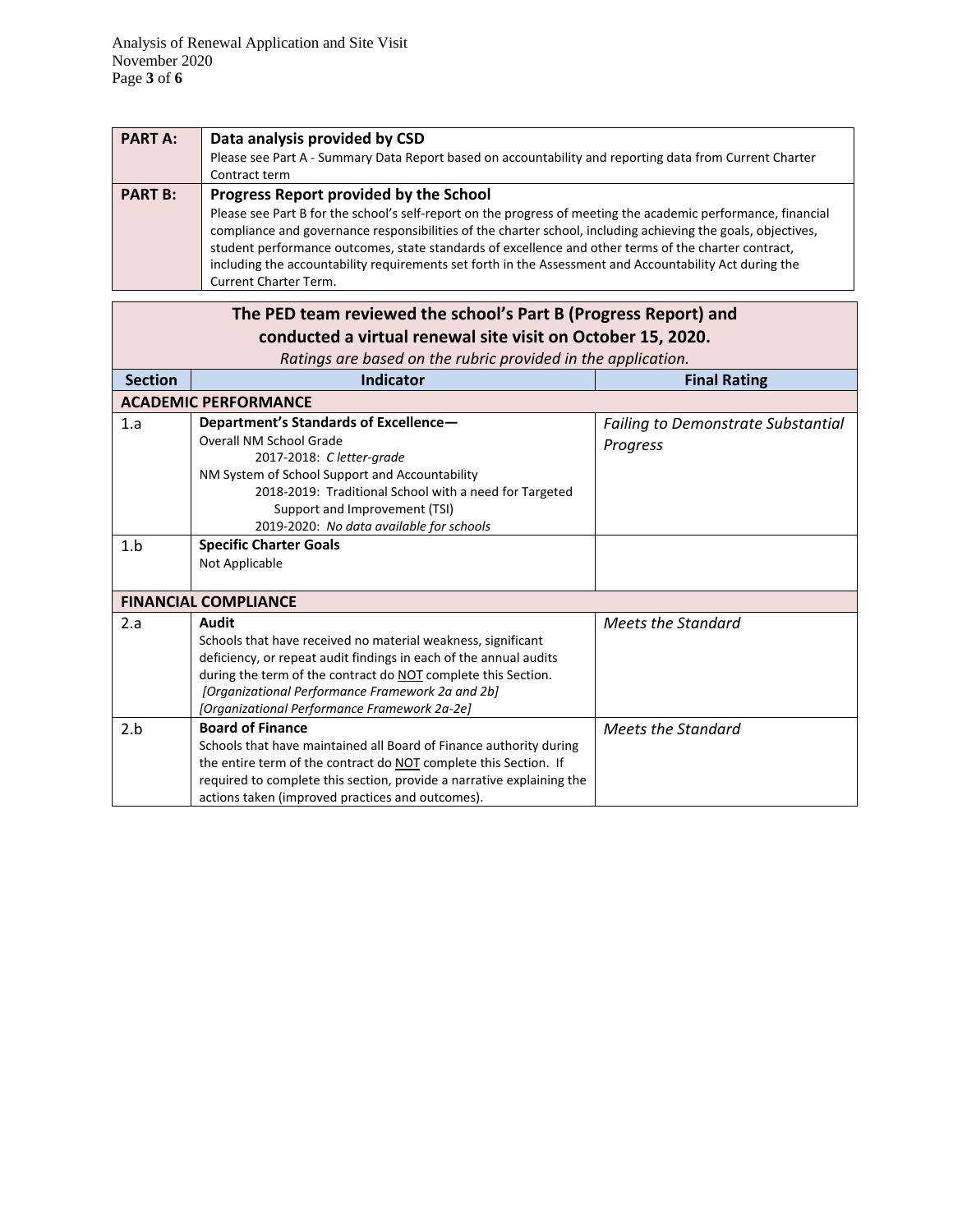### Analysis of Renewal Application and Site Visit November 2020

Page **4** of **6**

| $\cdots$<br>2c | <b>Additional Financial Information</b>                                              |                                              |                           |                     |                     |                    |
|----------------|--------------------------------------------------------------------------------------|----------------------------------------------|---------------------------|---------------------|---------------------|--------------------|
|                |                                                                                      |                                              | TAOS INTERNATIONAL SCHOOL |                     |                     |                    |
|                |                                                                                      |                                              |                           |                     |                     |                    |
|                |                                                                                      |                                              | MEMBERSHIP                |                     |                     |                    |
|                |                                                                                      | <b>Enrollment CAP</b>                        |                           | 360                 |                     |                    |
|                |                                                                                      | 2021 Budgeted MEM                            |                           | 159                 |                     |                    |
|                |                                                                                      | Actual 40D 10-01-2020                        |                           | 190                 |                     |                    |
|                |                                                                                      |                                              |                           |                     |                     |                    |
|                |                                                                                      | <b>Funded Membership</b>                     |                           | 163                 | 202                 | 134                |
|                |                                                                                      | OPERATIONAL EXPENSES vs. OPERATIONAL REVENUE |                           |                     |                     |                    |
|                |                                                                                      |                                              |                           | 2017-18             | 2018-19             | 2019-20            |
|                |                                                                                      | <b>Direct Inst</b>                           | 1000                      | 1,153,071           |                     | 877,263 1,118,677  |
|                |                                                                                      | <b>Student Sup</b>                           | 2100                      | 26,910              | 30,911              | 26,581             |
|                |                                                                                      | <b>Instrtnl Sup</b>                          | 2200                      | 3,440               | 2,062               | 2,820              |
|                |                                                                                      | Central Admin                                | 2300                      | 165,324             | 145,262             | 122,823            |
|                |                                                                                      | School Admin<br><b>Central Svcs</b>          | 2400<br>2500              | 72,439<br>113,526   | 74,945<br>115,769   | 74,150<br>114,435  |
|                |                                                                                      | Maint/Ops                                    | 2600                      | 299,508             | 300,710             | 320,699            |
|                |                                                                                      | <b>Food Svc</b>                              | 3100                      | 27,048              | 0                   | 0                  |
|                |                                                                                      | Other                                        | other                     | 0                   | 0                   | 0                  |
|                |                                                                                      | <b>Total Operting Exp</b>                    |                           |                     | 1,861,266 1,546,922 | 1,780,185          |
|                |                                                                                      | <b>Total Operational Rev</b>                 |                           | 1,705,455 1,525,060 |                     | 1,568,375          |
|                |                                                                                      | Surplus                                      |                           | (155, 811)          | (21, 862)           | (211, 810)         |
|                |                                                                                      | Year End CASH balance                        |                           | 120,798             | 98,935              | (112,875)          |
|                |                                                                                      | <b>DISTRIBTUION OF EXPENSES</b>              |                           |                     |                     |                    |
|                |                                                                                      |                                              |                           |                     |                     |                    |
|                |                                                                                      | <b>Instructional Cost</b>                    |                           | 1,183,421           | 910,236             | 1,148,078          |
|                |                                                                                      | % of total operating exp                     |                           | 64%                 | 59%                 | 64%                |
|                |                                                                                      | Per student membership                       |                           | \$7,260             | \$4,506             | \$8,568            |
|                |                                                                                      | Admin Support                                |                           | 351,289             | 335,976             | 311,408            |
|                |                                                                                      | % of total operating exp                     |                           | 19%                 | 22%                 | 17%                |
|                |                                                                                      | Per student membership                       |                           | \$2,155             | \$1,663             | \$2,324            |
|                | <b>CONTRACTUAL, ORGANIZATIONAL, AND GOVERNANCE</b>                                   |                                              |                           |                     |                     |                    |
| 3.a            | <b>Material Terms</b><br>All schools must provide a response for this section of the |                                              |                           |                     |                     | Meets the Standard |
|                | application.                                                                         |                                              |                           |                     |                     |                    |
|                | Implementation of International Baccalaureate (IB) Standards<br>$\bullet$            |                                              |                           |                     |                     |                    |
|                | and Principles for the School's Primary Years Programme                              |                                              |                           |                     |                     |                    |
|                | Implementation of IB Standards and Principles for the School's<br>$\bullet$          |                                              |                           |                     |                     |                    |
|                | Middle Years Programme                                                               |                                              |                           |                     |                     |                    |
|                | Implementation of Inquiry-Based Learning through student-<br>$\bullet$               |                                              |                           |                     |                     |                    |
|                | centered lessons as evidenced by unit planners                                       |                                              |                           |                     |                     |                    |
|                | Implementation of Dual Language 50/50 model K-3rd grades<br>$\bullet$                |                                              |                           |                     |                     |                    |
|                | Implementation<br>$\bullet$                                                          | of<br>Heritage                               | Model                     | 4-8th<br>grades     |                     |                    |
|                |                                                                                      |                                              |                           |                     |                     |                    |
|                | It is noted that the school earned IB accreditation for the Middle                   |                                              |                           |                     |                     |                    |
|                | Years Programme in December, 2019. As of the date of this report,                    |                                              |                           |                     |                     |                    |
|                | the school has not received IB accreditation for the Primary Years                   |                                              |                           |                     |                     |                    |
|                | Programme and is awaiting a determination.                                           |                                              |                           |                     |                     |                    |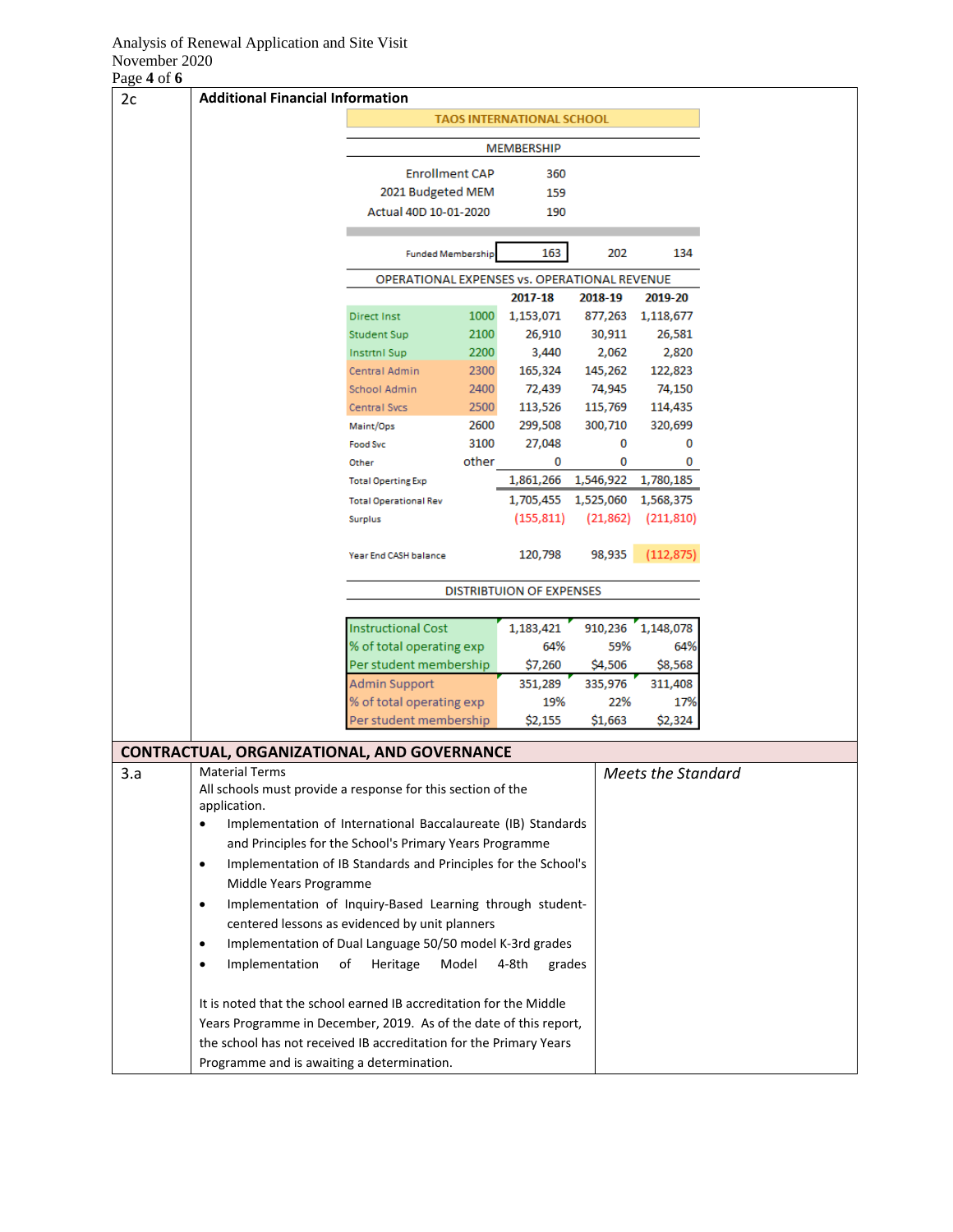## Analysis of Renewal Application and Site Visit November 2020

| Page 5 of 6 |                                                                                                                                                                                                                                                                                                                                                                                                                                                                                  |                    |
|-------------|----------------------------------------------------------------------------------------------------------------------------------------------------------------------------------------------------------------------------------------------------------------------------------------------------------------------------------------------------------------------------------------------------------------------------------------------------------------------------------|--------------------|
| 3.b         | <b>Organizational Performance Framework</b><br>Schools that do not have any repeated "working to meet" ratings or<br>any "falls far below" ratings on the most recent organizational<br>performance framework evaluation do NOT complete this Section.<br>[Organizational Performance Framework 1b-1g, 4a-4c, and 5a-5c]<br>[Organizational Performance Framework 1b-1f, 4a-4e, and 5a-5d]                                                                                       | Meets the Standard |
|             | Any OCR complaints or formal special education complaints,<br>identify those, provide all communication related to those, and<br>describe the current status in an Appendix, referenced in narrative<br>by name.<br>No OCR or special education complaints identified at this time.<br>While a <b>licensure complaint</b> was submitted against the Head<br>Administrator, it is pending review and, therefore, is not<br>discussed or detailed for the purposes of this report. |                    |
| 3.c         | <b>Governance Responsibilities</b><br>All schools must provide a response for this section of the<br>application.<br>[Organizational Performance Framework 3a and 3b]<br>[Organizational Performance Framework 3a-3c]                                                                                                                                                                                                                                                            | Meets the Standard |

Parts C, D, and E were provided by the school as part of the renewal application.

| <b>PART C:</b> | <b>Financial Statement</b>                                                                                       |  |  |  |  |  |  |
|----------------|------------------------------------------------------------------------------------------------------------------|--|--|--|--|--|--|
|                | A financial statement that discloses the costs of administration, instruction and other spending categories for  |  |  |  |  |  |  |
|                | the charter school that is understandable to the general public that allows comparison of costs to other         |  |  |  |  |  |  |
|                | schools or comparable organizations and that is in a format required by the department.                          |  |  |  |  |  |  |
| <b>PART D</b>  | <b>Petitions</b>                                                                                                 |  |  |  |  |  |  |
|                | A petition in support of the charter school renewing its charter status signed by not less than sixty-five<br>1. |  |  |  |  |  |  |
|                | percent of the employees in the charter school, with certified affidavit.                                        |  |  |  |  |  |  |
|                | Number: 26 out of 26 Percentage: 100%                                                                            |  |  |  |  |  |  |
|                | A petition in support of the charter school renewing its charter status signed by at least seventy-five<br>2.    |  |  |  |  |  |  |
|                | percent of the households whose children are enrolled in the charter school, with certified affidavit.           |  |  |  |  |  |  |
|                | Number: 104 Percentage: 100%                                                                                     |  |  |  |  |  |  |
| <b>PART E:</b> | <b>Description of the Charter School Facilities and Assurances</b>                                               |  |  |  |  |  |  |
|                | A description of the charter school facilities and assurances that the facilities are in compliance with the     |  |  |  |  |  |  |
|                | requirements of Section 22-8B-4.2 NMSA 1978.                                                                     |  |  |  |  |  |  |
|                | A copy of the facility lease agreement as Appendix D<br>1.                                                       |  |  |  |  |  |  |
|                | A narrative description of its facilities and attach the school's Facility Master Plan, if available, as<br>2.   |  |  |  |  |  |  |
|                | Appendix H                                                                                                       |  |  |  |  |  |  |
|                | 3 <sub>1</sub><br>Attach a copy of the building E Occupancy certificate(s)                                       |  |  |  |  |  |  |
|                | Dated: 24 JUN 2014 Maximum Occupancy (if listed): Not listed on Certificate                                      |  |  |  |  |  |  |
|                | Most recent facility NMCI Score 6.82% indicating that the school meets the requirements of<br>4.                 |  |  |  |  |  |  |
|                | Subsection C of 22-8B-4.2 NMSA 1978                                                                              |  |  |  |  |  |  |
|                | If the charter school is relocating or expanding, provide assurances that the facilities comply with the<br>5.   |  |  |  |  |  |  |
|                | requirements of Section 22-8B-4.2 NMSA 1978                                                                      |  |  |  |  |  |  |
|                | Foundation (Cert C)                                                                                              |  |  |  |  |  |  |
| <b>PART F:</b> | <b>Amendment Requests</b>                                                                                        |  |  |  |  |  |  |
|                | The school has not requested or been granted any amendment request(s) during the current contract term.          |  |  |  |  |  |  |